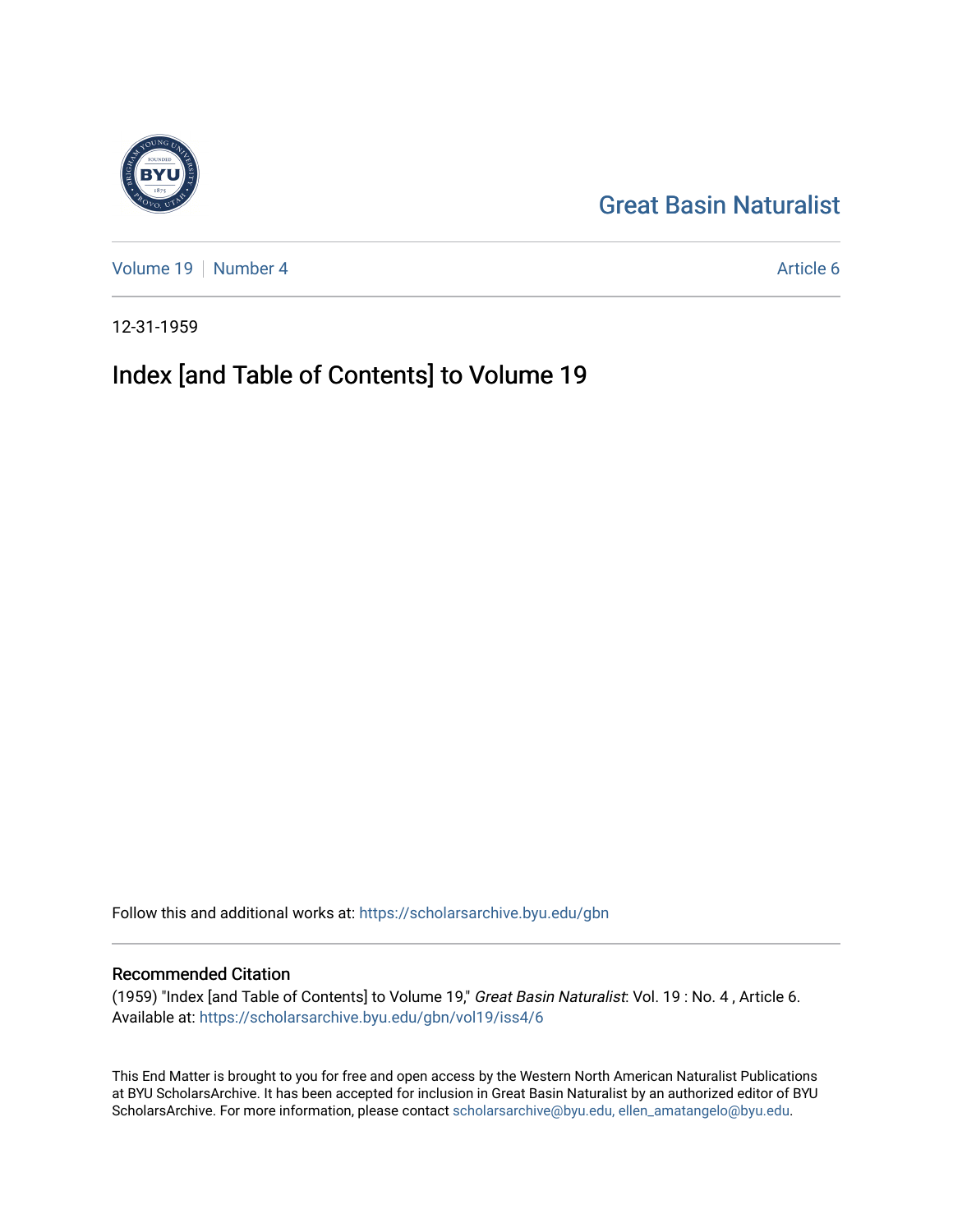# The Great Basin Naturalist

VOLUME XIX. <sup>1959</sup>

Editor: VAsco M. Tanner Assistant Editor: STEPHEN L. WOOD Assistant Editor: Wilmer W. Tanner



PUBLISHED AT PROVO, UTAH BY Brigham Young University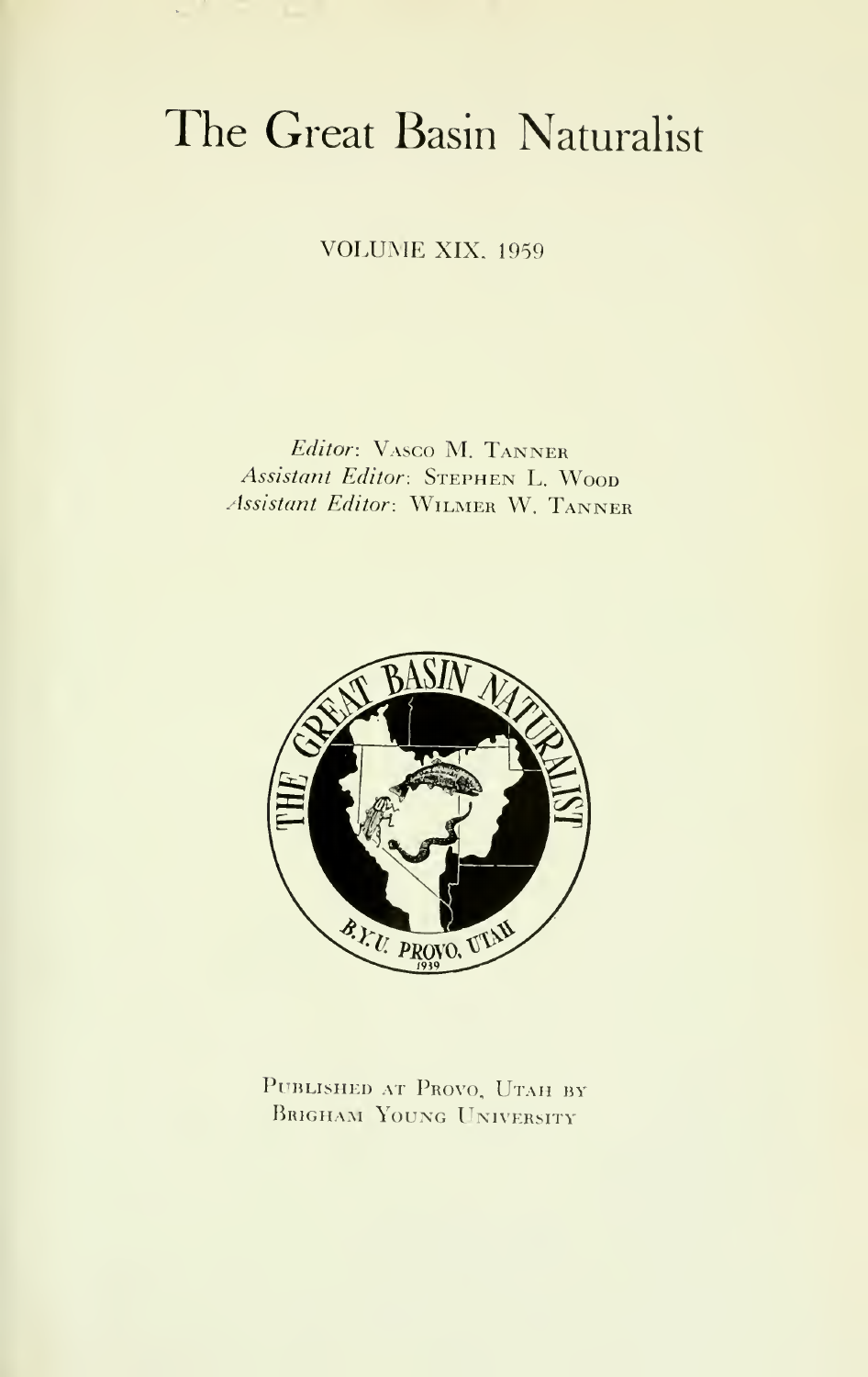#### TABLE OF CONTENTS

#### Volume XIX

### No. <sup>1</sup> May 30, 1959

| New Species of Bark Beetles (Coleoptera: Scolytidae),<br>Mostly Mexican. Part V. by Stephen L. Wood          | 1  |
|--------------------------------------------------------------------------------------------------------------|----|
| Notes on the Genus Lordotus Loew, with Descriptions of<br>New Species (Diptera: Bombyliidae), by D. Elmer    | 9  |
| Carl Linnaeus' Contributions and Collections, by Vasco M.                                                    | 27 |
| Background Radiation and Endemic Faunal Range in the<br>San Luis Valley of Southern Coloraddo, by Joseph C.  | 37 |
| November 28, 1959<br>Nos. $2$ and $3$                                                                        |    |
| Descriptions, Synonymy, and Check-List of American<br>Hydrometriddae (Hemiptera: Heteroptera), by Carl       | 43 |
| Descriptions of a new Species of Eucyllus (Coleoptera:<br>Curculionidae), by Vasco M. Tanner. Illustrated    | 53 |
| New Records and Species of Arizona Bark Beetles (Col-                                                        | 56 |
| Description of a New Tenebrionid (Coleoptera) from Glen<br>Canyon. Utah, by Edward B. Sorenson and Robert C. | 62 |
| No. 4 December 31, 1959                                                                                      |    |
| Taxonomic Notes on North American Beeflies with Des-<br>criptions of New Species, by D. Elmer and Lucile M.  | 67 |
| A Collection of Herptiles from Urique, Chihuahua, by<br>Wilmer W. Tanner and W. Gerald Robison, Jr. Illus-   | 75 |
| Life History Notes on Parabacillus coloradus Scud., by                                                       | 83 |
|                                                                                                              | 85 |

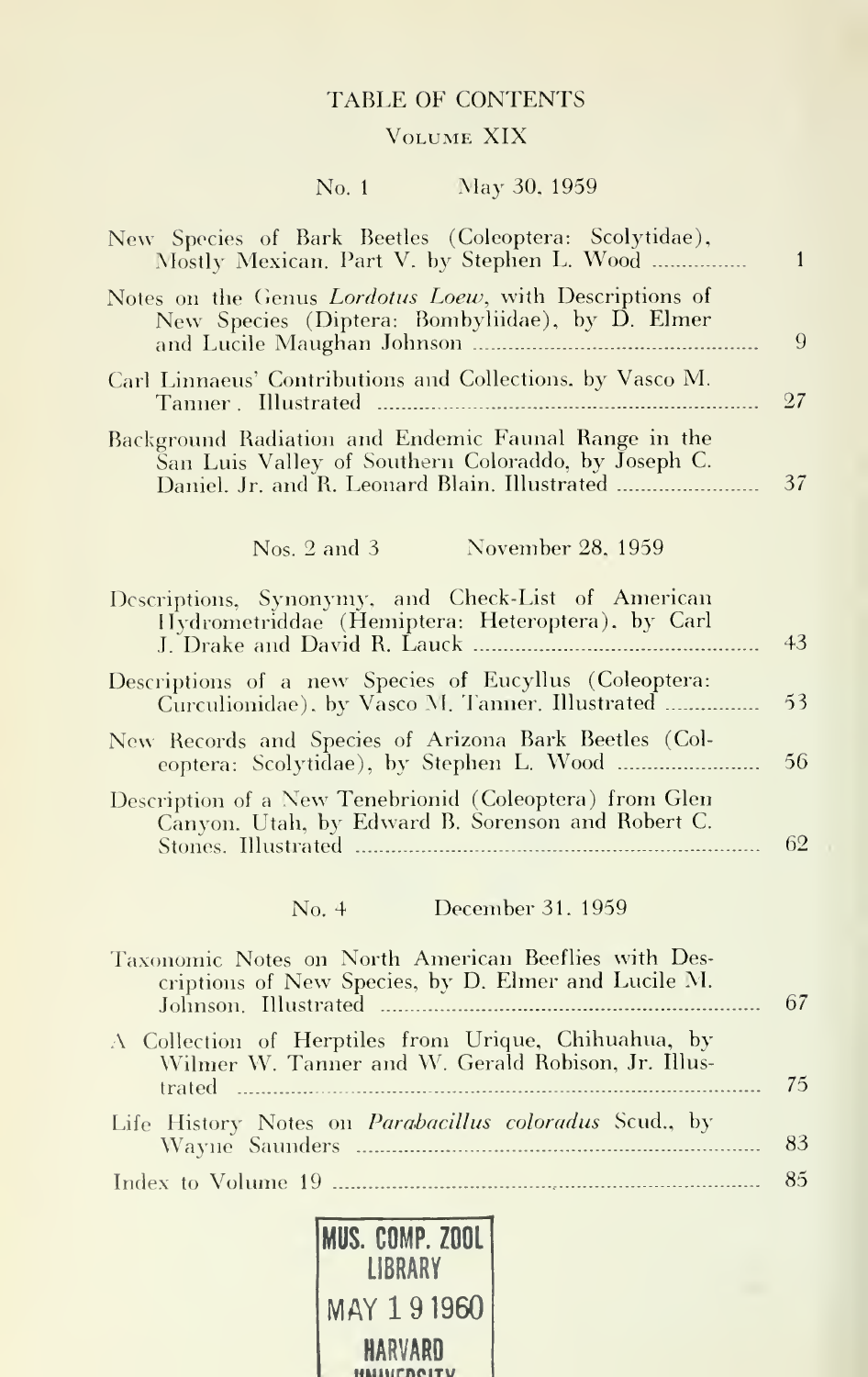The new genera and species described in this volume appear in bold type in this index.

- A Collection of Herptiles from Urique, Chihuahua, p. 75
- American Species of Hydremetridae Billberg, 1820, p. 50

Amphicosmus arizonensis, p. 67

- Background Radiation and Endemic Faunal Range in the San Luis Valley of Southern Colorado, p. 37.
- Carl Linnaeus' Contributions and Collections, p. 27
- Carl Linnaeus' Early life and Schooling, p. 27
- Collection of Plants and Animals from America Studied by Linnaeus p. 32
- Daniel, Joseph C., Jr. and R. Leonard Blain, article by, p. 37
- Darwin after 100 Years 1859-1959, p. 34
- Dendroterus confinis Wood, p. 6
- Dendroterus decipiens Wood, p. 5
- Dendroterus mundus Wood, p. 3
- Dendroterus texanus Wood, p. 4
- Description of <sup>a</sup> New Species of Eucyllus (Coleoptera: Curculionidae), p. 53
- Description of <sup>a</sup> New Tenebrionid (Coleoptera) from Glen Canyon, Utah, p. 62
- Descriptions, Synonymy, and Check-List of American Hydrometiidae (Hemiptera: Heteroptera), p. 43
- Dicranoclista fasciata, p. 70
- Drake, Carl J. and David R. Lauck. article by, p. 43
- Eschatomoxys tanneri Sorenson and Stones, p. 62
- Eucyllus tinkhami Tanner, p. 53
- Exoprosopa painterorum, new name, p. 74
- Hydrometra alloiona Drake and Lauck, p. 48
- Hydrometra caraiba Guerin-Meneville, p. 49
- Hydrometra exalla, p. 48
- Hylocurus femineus Wood, p. 59
- Johnson, D. Elmer and Lucile

Maughan Johnson, articles by, p. 9, 67

- Lauck, David R. (see Drake, Carl J.)
- Life History Notes on Parabacillus coloradus Scud.
- Linnaeus after 200 Years, 1758-1958, p. 34
- Linnaeus' Collection and Library at the Linnean Society of London, p. 31
- Linnaeus Spends Three Years in Holland and England, p. 27
- Liparthrum arizonicum Wood, p. 57
- Lordotus abdominalis Johnson and Johnson, p. 10
- Lordotus albidus Hall, p. 19
- Lordotus apicula Coquillett, p. 12
- Lordotus arizonensis Johnson and Johnson, p. 19
- Lordotus arnaudi Johnson and Johnson, p. 13
- Lordotus bucerus Coquillett, p. 20
- Lordotus cingulatus, Johnson and Johnson, p. 20
- Lordotus cingulatus lineatus Johnson and Johnson, p. 22
- Lordotus cingulatus rufotibialis Johnson and Johnson, p. 23
- Lordotus divisus Cresson, p. 14
- Lordotus gibbus gibbus Loew, p. 20
- Lordotus gibbus striatus Painter, p. 20
- Lordotus junceus Coquillett, p. 15
- Lordotus lutescens Johnson and Johnson, p. 15
- Lordotus miscellus melanosus Johnson and Johnson, p. 24
- Lordotus miscellus Coquillett, p. 24
- Lordotus preplexus Johnson and Johnson, p. 16
- Lordotus pulchrissimus pulchrissi mus Williston, p. 20
- Lordotus sororculus nigriventris Johnson and Johnson, p. 17
- Lordotus sororculus sororculus Williston, p. 17
- Micracis lignator Blackman, p. 60